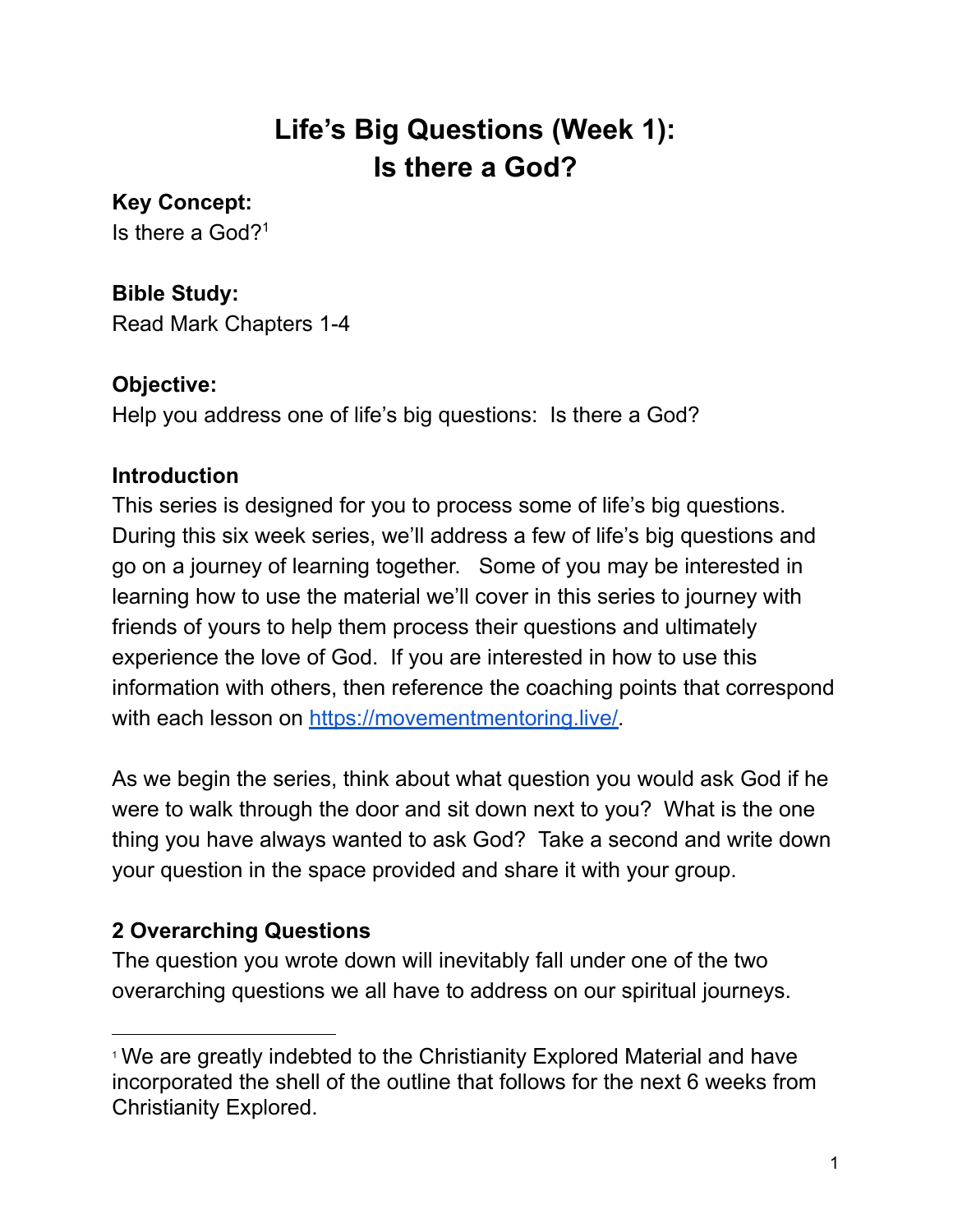## **1. is there a God? 2. If there is a God, how do we relate to he, she, or it? 2**

Really, those are the questions Mark addresses in his biography of the life of Jesus found in the Bible. Over the course of the next 6 lessons, we're going to guide our discussion around those 2 big questions as we read through the Book of Mark.

#### **How do we relate to God?**

We'll begin with the second question, which is admittedly a struggle for all of us at some point. To begin with, let's start with some common struggles in relating to God.

**Boring Church**: Many of you grew up in a boring church. You stared at the ceiling. Alot. Or there was hangman. If church was supposed to teach you to relate to God in some way, then the lesson you deduced was that God was pretty boring.

**Hypocritical Church**: Even worse than a boring church for most people is a hypocritical church. Pick up the newspaper on any given day and there is a good chance you're reading about some inappropriate behavior by a clergy member. And you think, "I want nothing to do with it." In fact, Gandhi reputedly said, "I like your Christ; I do not like your Christians. Your Christians are so unlike your Christ."<sup>3</sup>

A friend, echoing Gandhi's words, similarly said, "The biggest thing keeping me from becoming a Christian is Christians." We could go on and on—so many people end their journey with the church or God because of the hypocrisy they see all around them in professing Christians. While many

<sup>2</sup> C.S. Lewis said th

<sup>3</sup> <https://www.washingtontimes.com/news/2014/dec/31/gandhi-glimpsed-christ-rejecting-christianity-fals/>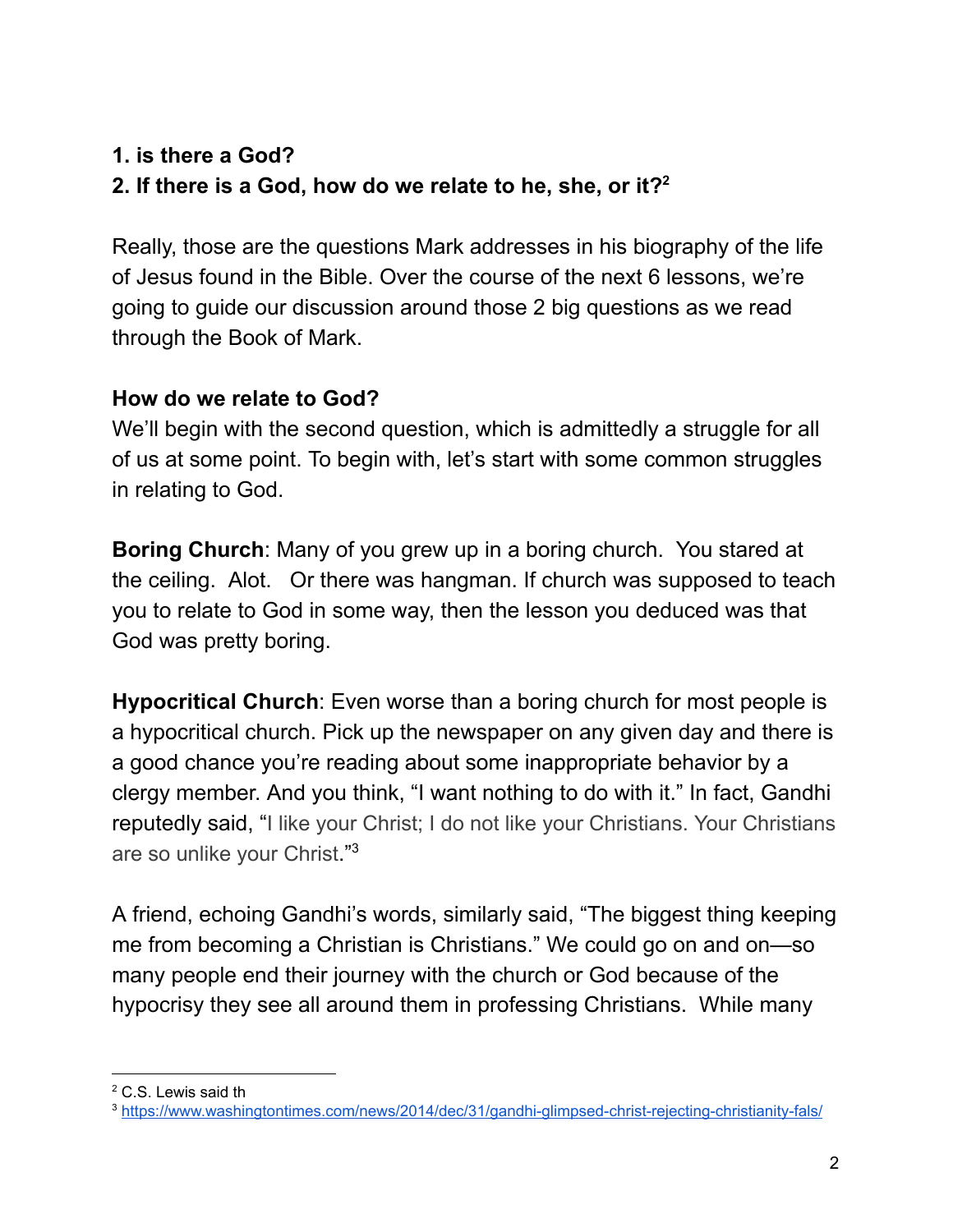professing Christians talk a good game, the walk is lacking and it is a major turn off.

**Irrelevant & Culturally Regressive Book:** The Bible is another big obstacle in relating to God for many in their journey. After all, it was written 2,000 plus years ago and 2,000 plus miles away (if you live in America). What relevance could it possibly have for us? And isn't this book demeaning to women and culturally regressive?

**Faith & Science are At Odds:** Many believe that if they become a Christian they will no longer be a progressive, thinking person. "Since faith and science are at odds with one another," the logic goes, "I will have to stop believing in science and just believe everything on faith." Not surprisingly, many in the modern world struggle in relating to a God who would ask them to reject the "incontrovertible" claims of science for a life of faith.

**Guilt Induced Religion**: People view the church and Christianity as just one big set of rules. They are turned off by religious people heaping huge portions of guilt and judgement upon them. Focusing on the few rules they somehow manage to keep, religious people pretentiously look down their long noses at everyone. No thanks!

#### **Transition to Mark 1-4**

Mark tells a different story. It isn't one of guilt but of good news found in Jesus. Mark 1:1 says, "The beginning of the **gospel**." The word "gospel" means "good news," the good news of...Jesus Christ. Mark did not announce a gospel that requires you to suspend your mental faculties to believe in Jesus. On the contrary, Mark knew Jesus was and is someone who can be investigated and he encourages us to do just that.

One of the great things about Jesus Christ is that when we look at him, the guessing games about God stop. The Bible says that God has shown us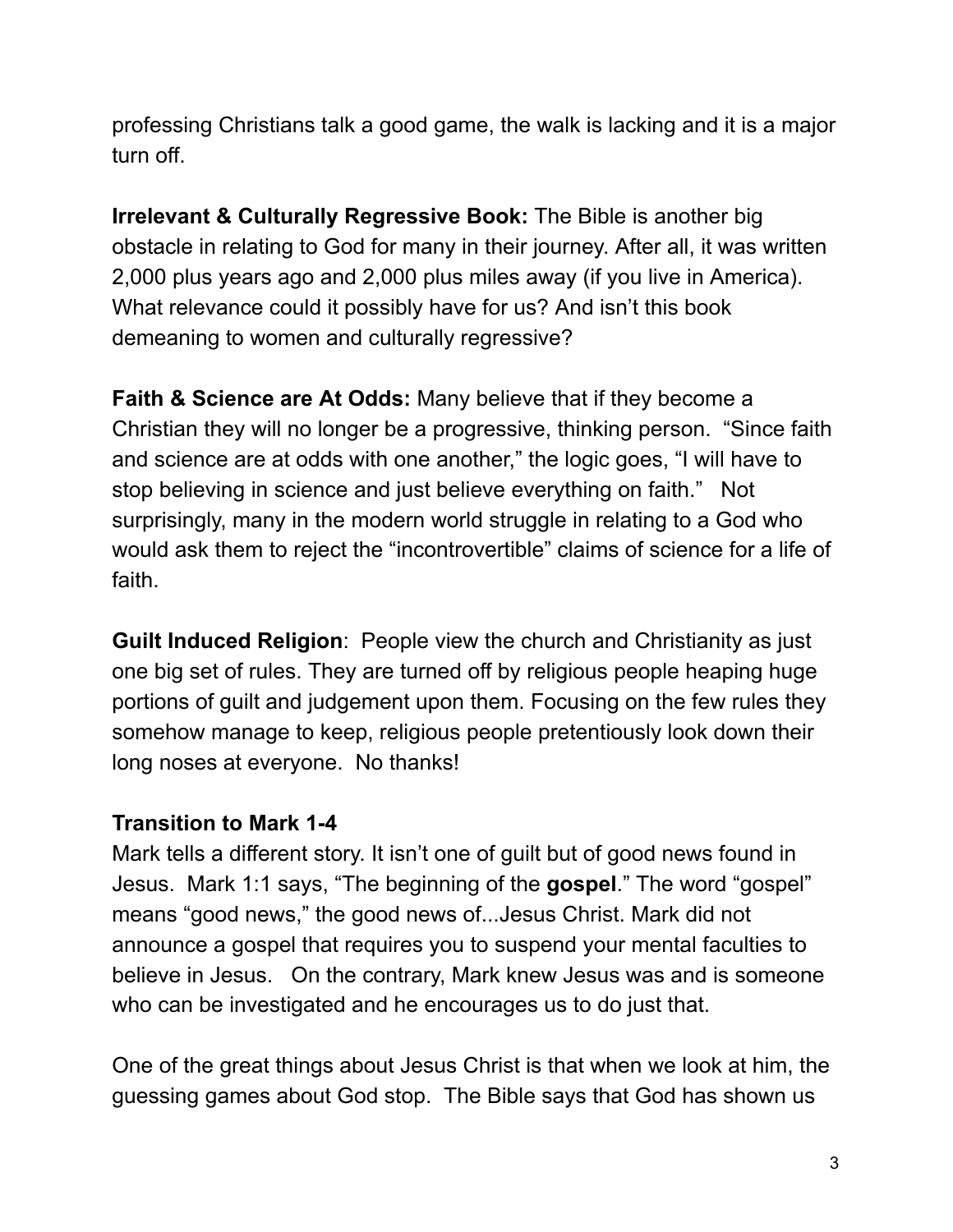what He is like by sending his Son, Jesus Christ. Colossians 1:1 says that Jesus is "the visible image of the invisible God." He's !00% man and 100% God, at the very same time. He made an invisible God visible to us by becoming a man.

This was gospel good news for Mark (and for us!). Without God showing up on the scene, how would any of us ever know how to relate to him? Let me illustrate. Imagine you are a big U2 fan. You would love to spend some time with Bono. Yet, you are not alone. Bono has lots of fans and he can't spend time with each one. Imagine trying to get to know him personally. You could write him a letter; you could call his fan office; you could go to a concert and stand outside afterwards with a big sign asking him to have dinner with you.

In all likelihood, none of these methods will help you develop a personal relationship with Bono. Your only chance of relating to Bono personally would be for Bono to choose to open the door for a relationship with you. He would need to see you in the crowd or somehow make a connection with you that would cause him to come to you (or at least make a way for you to come to him).

The good news Mark heralds is far greater than Bono coming down off stage and choosing to spend time with you. Mark is announcing that God came down from the stage of heaven to establish a relationship with us. He crosses all the barriers that separate us and takes on skin in the person of Jesus Christ.

Mark 1:1 uses that name exactly: Jesus **Christ.** "Christ" isn't Jesus' surname; he wouldn't be called under the "C's" in middle school in Nazareth. No, Christ means "God's Anointed King." Now that was an outrageous thing for Mark to write. In fact, Mark had every incentive not to write that Jesus was God's Anointed King. Writing such a thing could, and did, get him killed. He was making a direct threat to Caesar, whom the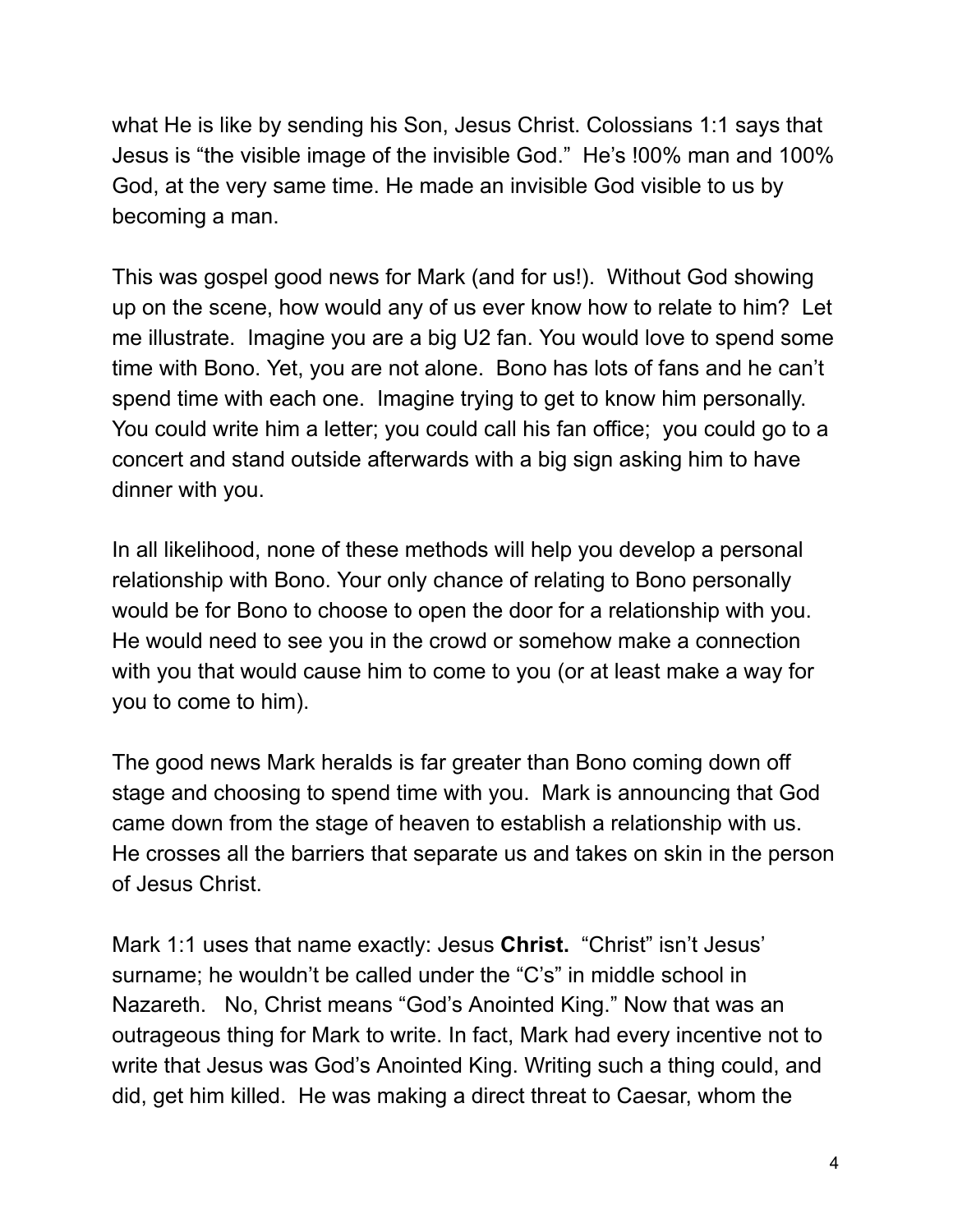Romans was ruling on behalf of the gods. So to say that He was God's Anointed King would be a direct challenge to Caesar's authority.

Therefore, right out of the gates, Mark touts Jesus as a higher authority than the emperor, and it is worth pointing out Mark ended up being drug to death in front of the pagan idol, Serapis, for what he wrote and believed. Now, a really wise man named Blaise Pascal states that he tends to believe those witnesses "who let themselves be slaughtered.."<sup>4</sup> What he meant is that we believe people who have every reason to change their story and stick with it to their death.

And what Mark does over the first few chapters of his book is stack up layer after layer of evidence from eyewitness testimony accounts to justify his claim that Jesus is the Christ, the Son of God. We'll consider the evidence put forth about Jesus by Mark as he answers one of life's big questions: "Who was Jesus? Was he really God?"

#### **Who was Jesus? Was He God? Evidence Based Approach in Mark**

Mark writes his gospel much like an attorney would write. It is as if he is presenting the evidence as a lawyer would in court. So, let's process these first 4 chapters by considering the evidence Mark's evidence:

### **Exhibit A: The POWER AND AUTHORITY OF JESUS' TEACHING**

The first exhibit Mark presents to establish the divinity of Christ is the authority and power seen in his teaching. In our culture, what gives someone the authority to teach? We typically look to things like degrees, expertise, and experience with the subject matter to create the authority to teach. Every once in a while a boy genius comes along with none of these resume builders that create authority. The Einsteins, the Mozarts of the world--they don't need training, they just have it. In fact, they usually teach their teachers, tossing credentials and training to the wind.

<sup>4</sup> Blaise Pascal, The Thoughts of Blaise Pascal, translated from the text of M. Auguste Molinier by C. Kegan Paul (London: George Bell and Sons, 1901). 9/30/2019. <https://oll.libertyfund.org/titles/2407>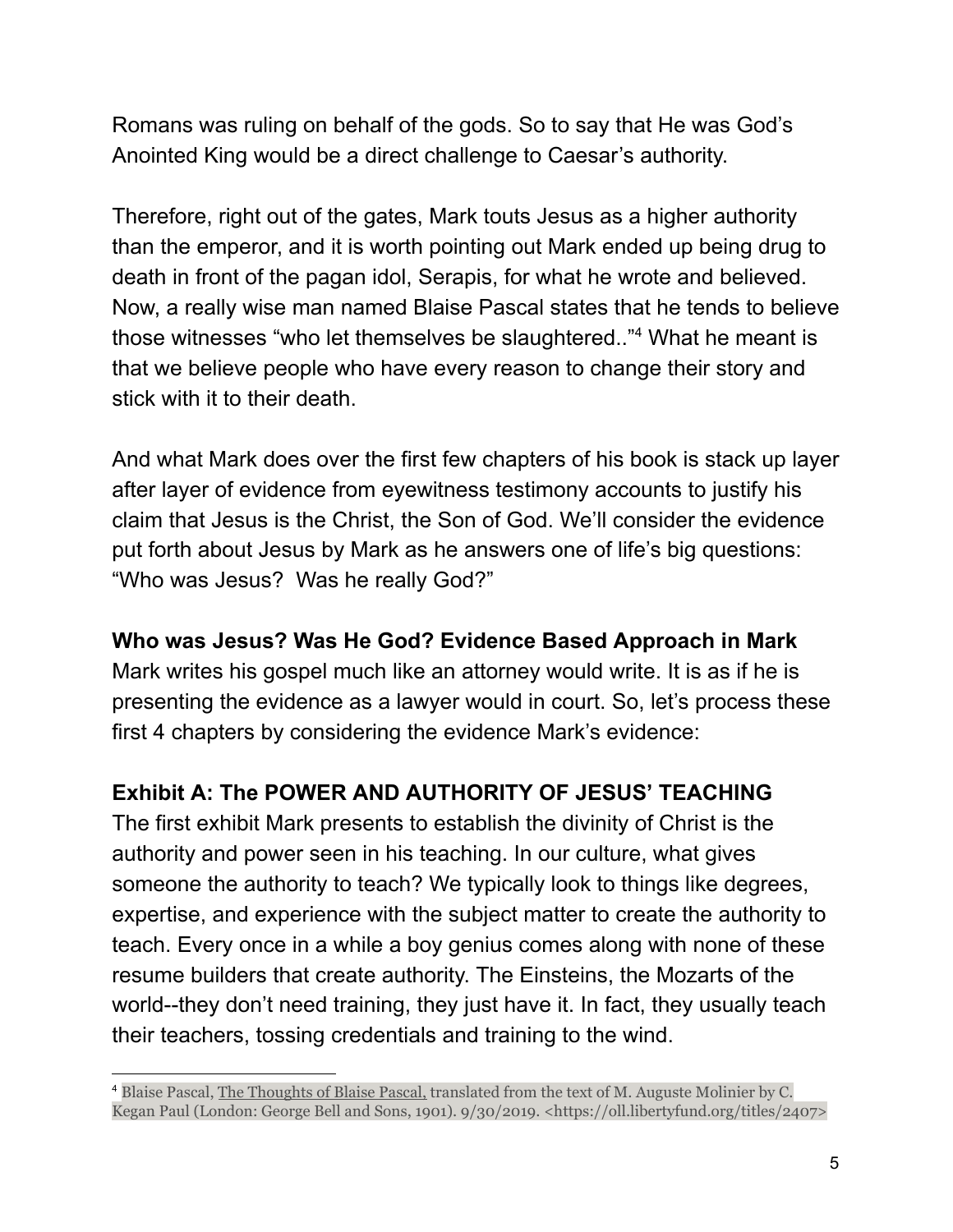One of my favorite films about a boy genius with no training is Good Will Hunting. In the film, Matt Damon plays a southy, a rough kid from South Boston with no schooling who roamed the streets and beat the tar out of anyone who messed with him. At nights, he would clean the floors of MIT one of the most prestigious math institutions in the country. One of the leading professors at MIT put a problem on the chalkboard in the hall that took the faculty two years of work to solve. Matt Damon, playing the part of Will Hunting, solved it in seconds.

After the professor spends time with Will Hunting, he quickly realizes that all of his own credentials and accolades pale in comparison to the sheer genius of a boy with no training. It was as if he was a 4 year old playing chopsticks in the presence of Mozart.

This is what happened with Jesus. When Jesus was 12 and He went to the temple to talk to the religious teachers and experts. Twelve year olds did not do this, nor could they hold their own with the religious scholars, yet we find that "everyone who heard him was amazed at his understanding and his answers" (Lk. 2:47). People realized there was something different in the way He taught as a boy that continued when He grew up.

The same is true in Mark 1: 21-22. Unlike Jesus, the teachers of the law did not come up with their own material. There was nothing original in their teaching. They stood on the shoulders of other great rabbis of the past and claimed no authority of their own.

Jesus, however, "taught them as one who had authority, not as the teachers of the law" (Mark. 1:22). He didn't hide behind anyone else's authority; He claimed authority of His own. He said, "I tell you on my authority; you can take it from me." For example, he doesn't simply teach that sin can be forgiven--He forgives sin himself (Mark 2:5-7). In sum, the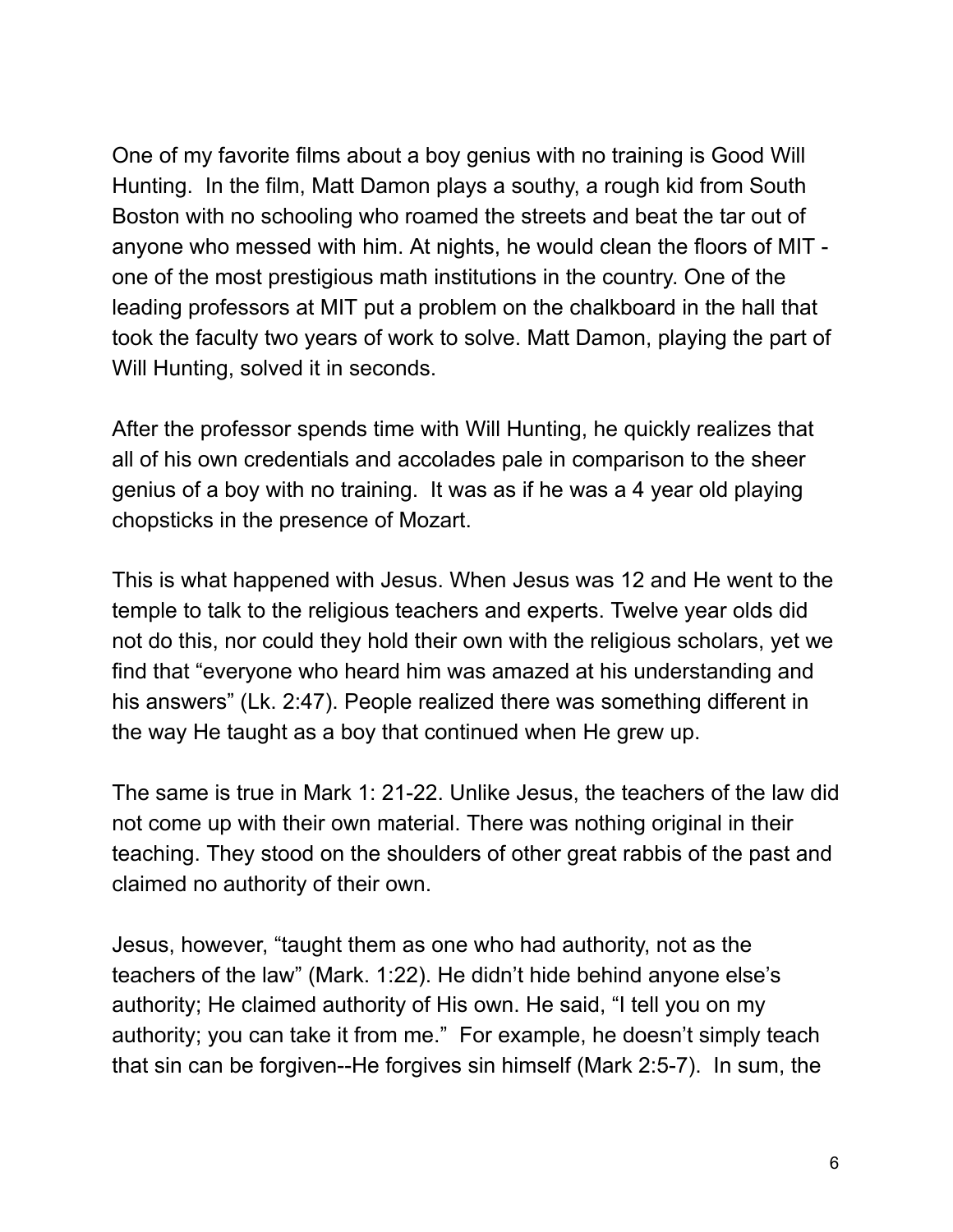power and authority of Christ's teaching function as Exhibit A of Mark's case for the divinity of Christ.

## **Exhibit B: JESUS HAS POWER AND AUTHORITY OVER SICKNESS (& DEATH)**

Mark presents his second exhibit as evidence that Christ was God by chronicling his power and authority over sickness and death. In Mark 1: 29-31, Jesus demonstrates absolute authority over sickness. A mere touch of His hand and the fever of Simon's mother-in-law is cured. And this is not an isolated incident. Three verses later, in verse 34, we read that Jesus cured whole crowds of sick people and wielded absolute power over demons. A few days later he did what absolutely no one would do--he touched a leper. Shockingly, he didn't contract leprosy; he controlled the leper and was healed (Mark 1:41)!

The train or miracles keeps chugging in chapter 2 where His words healed a paralytic: bones, muscles and tendons knitted together before people's very eyes without a hint of surgery. The crowds were amazed, saying, "We have never seen anything like this!" (Mark 2:12). There are, in fact, thirty healings recorded in the Gospels, all showing us that Jesus has power and authority over sickness, even over death as we'll see a bit later.

If you are skeptical, you might respond, "Fair enough. But wouldn't all the noise created by Jesus through his miracles lead other people who are not Biblical authors (or followers of Jesus) to record some of these things?" Yes, you are correct, and this is exactly what happened. Let's consider a few Non-Christian sources of the day that also speak of Jesus' healings. First, consider Josephus, the 1st century Jewish historian who was not a follower of Jesus, who said, "At this time, there appeared Jesus, a wise man. He was a doer of startling deeds, a teacher of people who receive the truth with pleasure. And he gained a following among many Jews and among many of Greek origin." 5

<sup>5</sup> Bart Ehrman, Did Jesus Exist? (Harper One, 2012) 61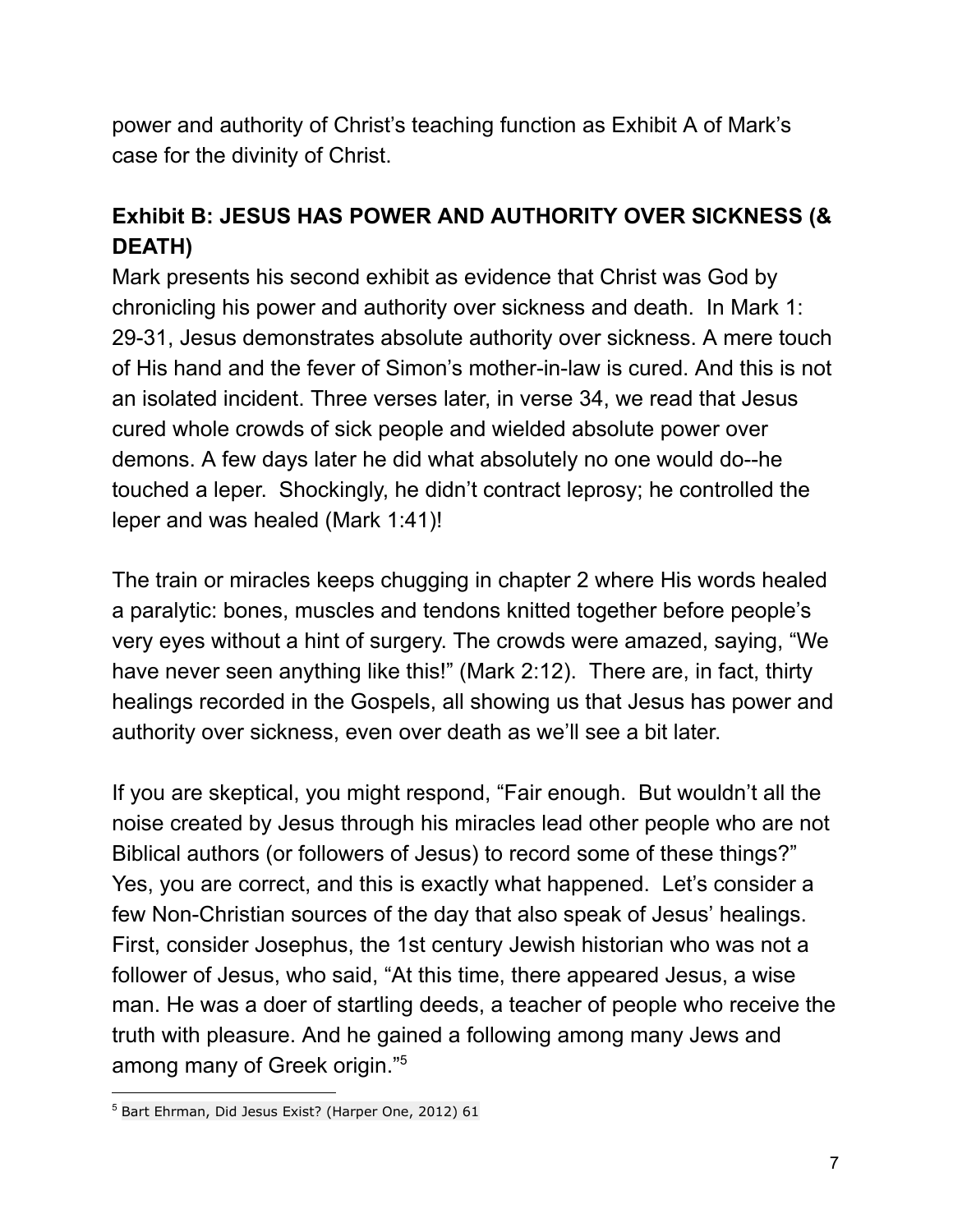In addition to Josephus, "The Jewish traditional literature, although it mentions Jesus quite sparingly...supports the gospel claim that he was a healer and miracle worker, even though it ascribes these activities to sorcery."<sup>6</sup> Moreover, the Gnostics and Ebionites, whom were deemed heretical by early Christians, didn't deny that Jesus was a historical figure who performed mighty miracles. Think about the significance of this evidence when accumulated together. Those who were in no shape or form followers of Jesus are acknowledging he performed incredible miracles. Moreover, we have plenty of followers of Jesus who also provide extra-Biblical sources to corroborate the historical veracity of the miracles performed by Jesus such as Irenaus, Quadratus, and Justin Martyr<sup>7</sup>. This evidence, in isolation, isn't sufficient to prove the divinity of Christ, but it is another helpful piece of the puzzle.

#### **Exhibit C: JESUS HAS POWER AND AUTHORITY OVER NATURE**

The third exhibit Mark presents in making the case that Jesus is God is found in Jesus' power and authority over nature. In Mark 4, Jesus and His followers are in a boat on the Lake of Galilee and "a furious squall" blows up. As the waves break over the boat so that it's nearly swamped, Peter and the other seasoned fishermen say to one another, "We're done for." In their terror, they wake Jesus, who was in the stern sleeping on a cushion.

And they say: "Teacher, don't You care if we drown?" (Mark 4:38). What does Jesus do? Does he grab the helm and steer them out of the tempest? No. He gets up and says: "Quiet! Be still!" (Mark 4:39). Instantaneously, the wind stills and the waves die down and all is completely calm.

<sup>&</sup>lt;sup>6</sup> M. Wilcox, Jesus in light of His Jewish environment (Aufstieg und Niedergang der romischen Welt 2, no 25.1, 1982) 133, as cited in Lee Strobel, The Case for Christ (Zondervan, 1998) 91

 $^7$  Ante-Nicene Fathers, Volume 1, Pg. 568; The Apology of Quadratus, Bishop of Athens, as preserved in Eusebius "History of the Church" Book 4, Chapter 3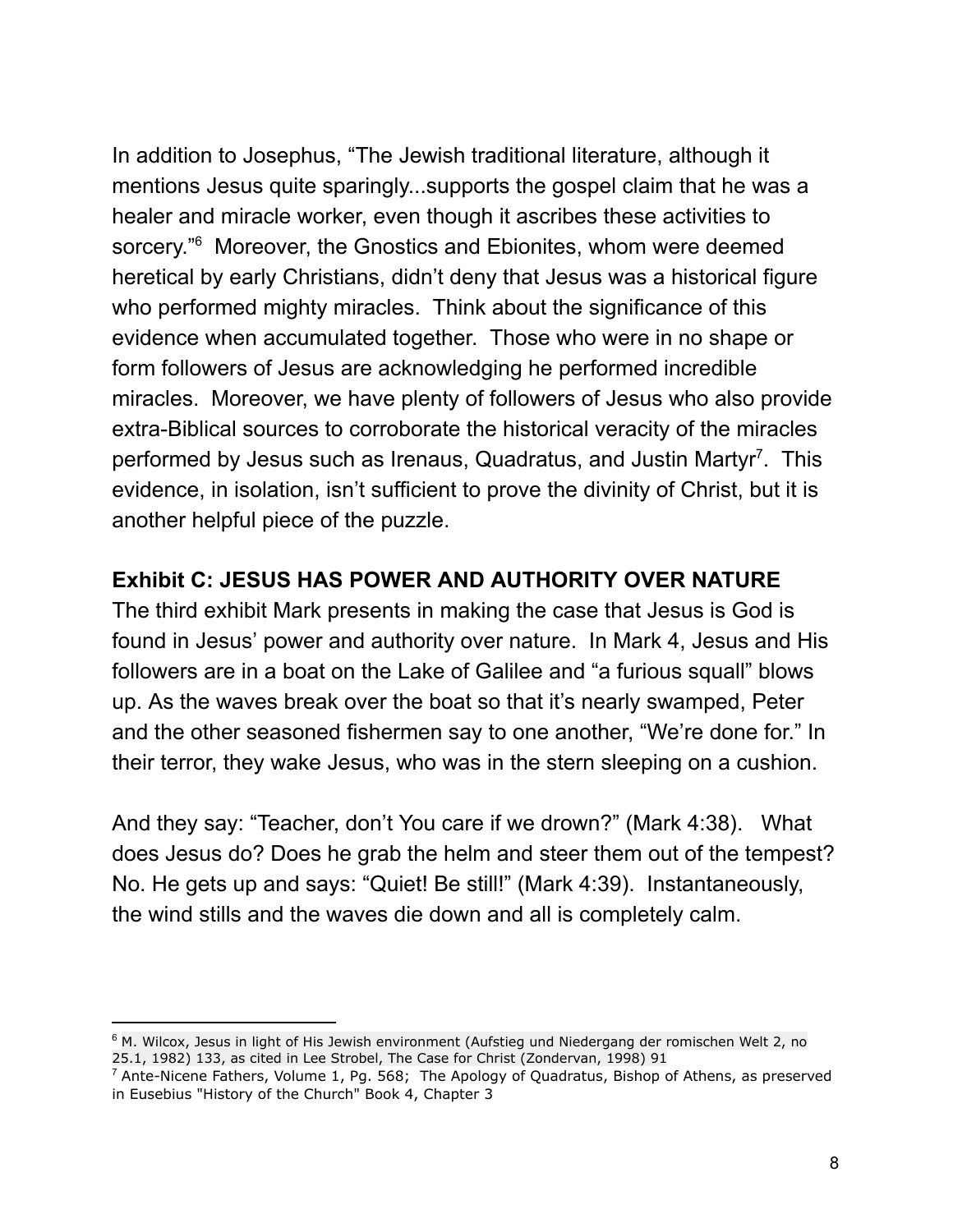Try this yourself. You don't even need to go to the ocean. Try this in the bathtub or in the sink. Get the water all choppy and then say, loudly, "Quiet! Be still!" See how you do.

In striking fashion, Mark is saying, "The same God who separated the sea from dry land in the book of Genesis is here! The same God that sent the wind to part the waters of the Red Sea is here. He's among is. His name is Jesus Christ, God's anointed King. He's God with skin on." Yes, it is hard for many of us to believe. It was for the disciples as well. They asked, "Who is this? Even the wind and the waves obey him!" (Mark 4:41). That's the key question we all must settle. Who is this? Is Jesus really God?

#### **Exhibit D: JESUS HAS POWER AND AUTHORITY TO FORGIVE SINS**

Let's return to Mark 2: 1-12. Once again, Jesus is healing people right and left, but notice the first thing He says to the man whose legs are paralyzed. His first words are, "Son, your sins are forgiven" (Mark 2:5). If I was the paralytic on the mat, I probably would have said something like, "Thanks Jesus, but that isn't really why I came. My problem is the leg."

Notice, however, how the religious people in the crowd respond. They started thinking (not speaking!) and Jesus read their minds: "Now some teachers of the law were sitting there **thinking to themselves**, "Why does this fellow talk like that? He's blaspheming! Who can forgive sins but God alone? Immediately Jesus knew in his spirit that this was what they were thinking in their hearts…(Mark 2:6-8)" Once again, Mark makes a clear and compelling case for the divinity of Christ. He is a mind reader!

The teachers of the law seemingly overlook Jesus reading their mail, mostly because they are all hot and bothered by Jesus offering to forgive sins. They had bigger fish to fry. Jesus was claiming to be God and that couldn't be tolerated. Sure, other people have performed miracles and healings, but no one forgives sin. That is God's business.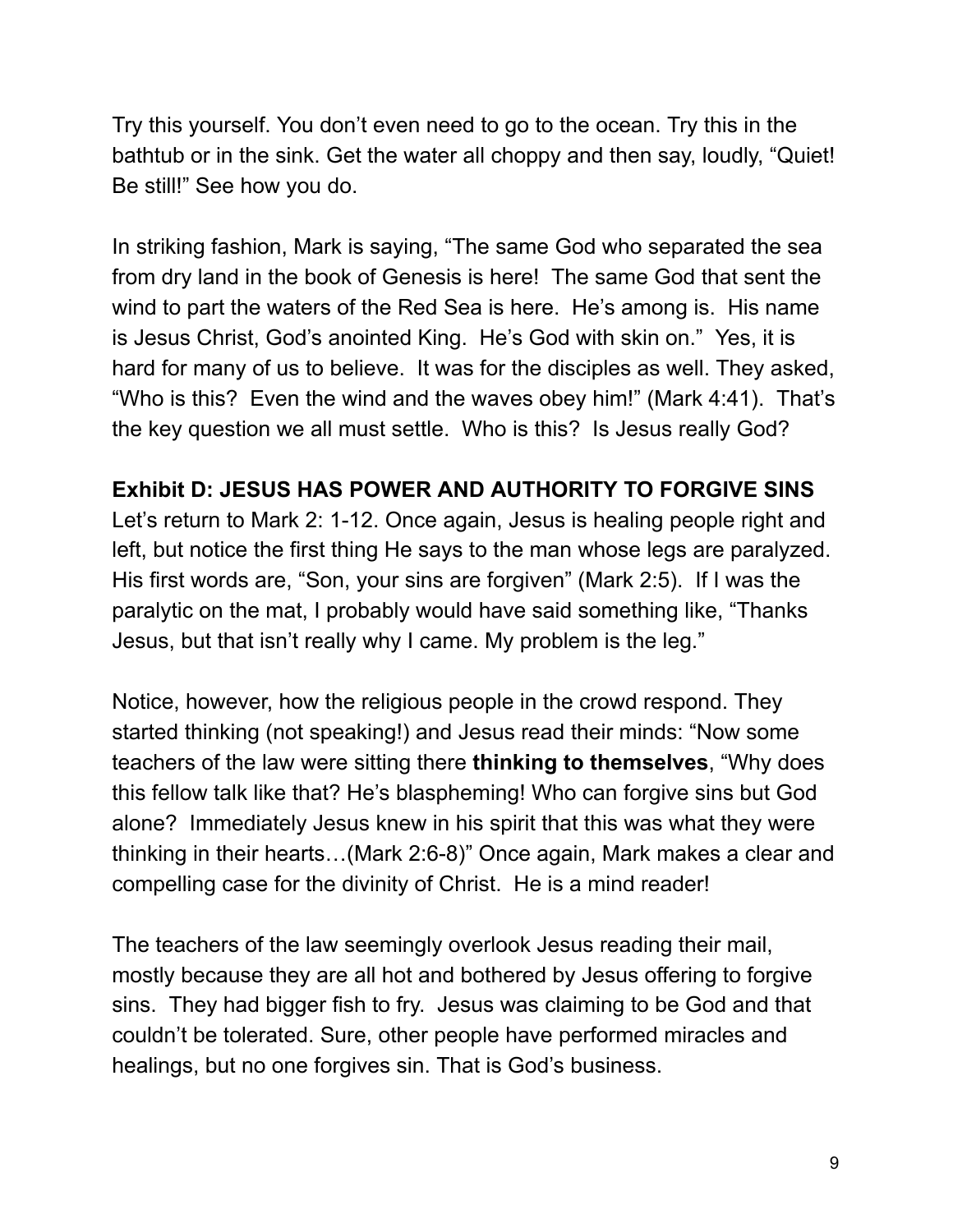Sin. It's an important topic in Mark, and it is one that has become incredibly charged in our culture. Religious people use the word sin all the time; irreligious people, on the other hand, tend to exclude the word altogether from their vocabulary. Since sin is a term you're going to see frequently in the Bible, we should take a few minutes and talk about what it means.

In order to develop a good working definition of sin, let's turn to one of the most universally accepted ethical codes on planet earth: The Ten Commandments. In the first commandment, God tells us not to put any other gods before him (Ex. 20:3).

In religious circles, this is called idolatry, which is misleading to us in 21st century America because we begin to think about little wooden statues of Buddha or some other god. Yet, in the First Commandment, God is essentially telling us put him at the very center of our lives. He is the person our lives are to be built around.

With that backdrop in mind, we can establish a definition of sin. Sin is building your life around something other than God. It's putting something else besides God at the center of our lives. And all of us build our lives around things other than God. We take good things like careers, relationships, power, influence, acceptance, and we build our lives around them. In doing so, God gets pushed to the margins of our lives. Even worse, we use him like a genie in a bottle to get the thing we have built our lives around.

Or here is another way to define sin: sin is taking a good thing and making it a bad thing by making it our ultimate thing. Only God is ultimate - not work, not your spouse, not anyone or anything. Let me illustrate from the classic film Chariots of Fire how this happens (time stamp 1:37:26-1:38-43). In the film, you have the story of 2 runners. Harold Abrams is a Jewish boy who is trying to make it in high society in Britain. To win the gold medal in the 1924 Olympics will mean that he has made it, that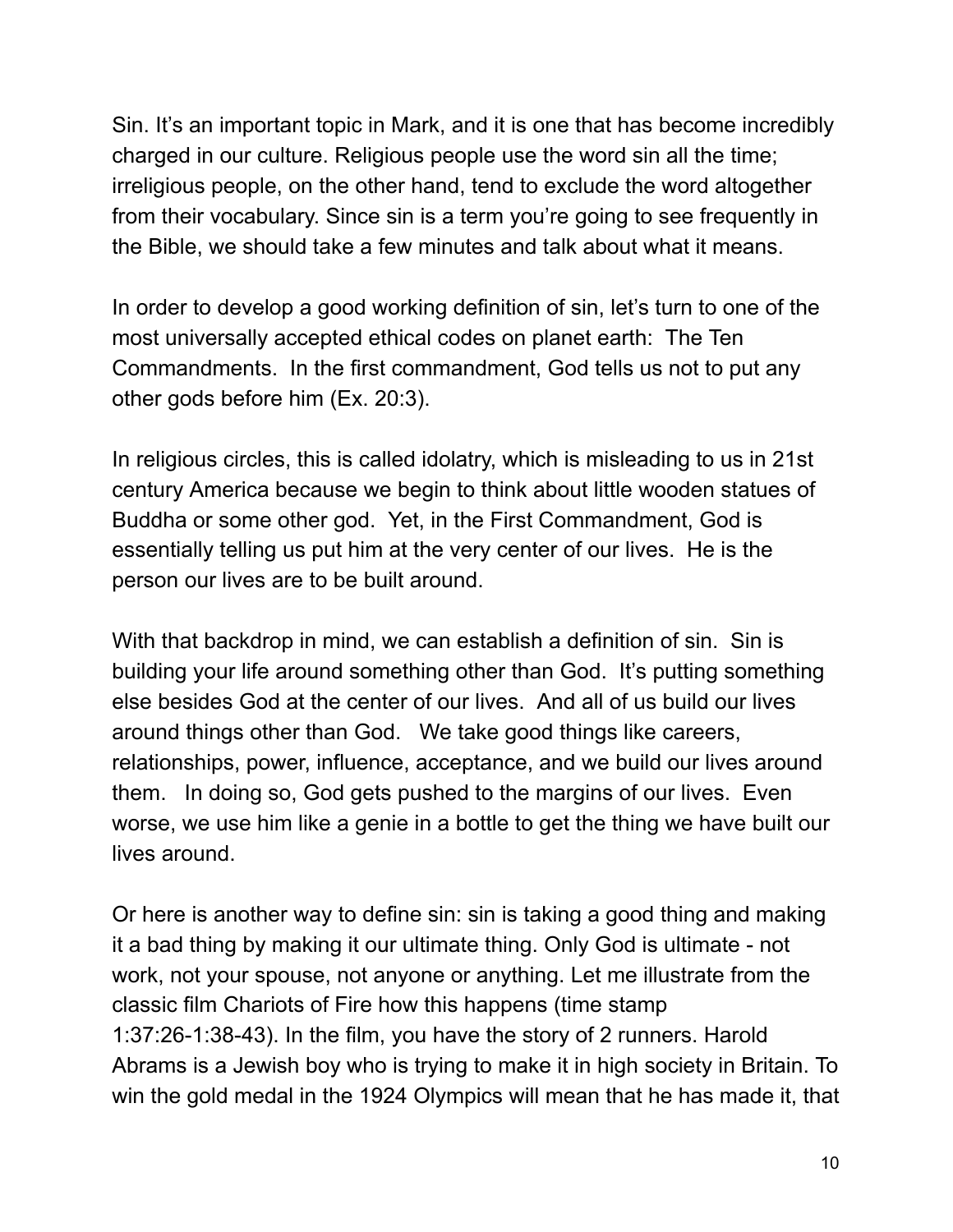he has arrived into the top tier of British society, that he'll be somebody. So he runs for fame and fortune.

In many ways, we can all sympathize with his plight, because as a Jewish boy in Britain in the 1920s, he suffered extreme prejudice. There was a glass ceiling that would only let him rise so high, unless he could win the gold medal. In contrast, you have Eric Liddell, a Scottish missionary who runs because God made him fast and when he runs he feels God's pleasure. He doesn't run for fame. In fact, his life isn't about his fame, but about God's fame.

In the film, hours before Abrams is about to race, he is in the dressing room with his trainer and says, "And now in one hour's time, I will be out there again. I will raise my eyes and look down that corridor; four feet wide, with **ten lonely seconds to justify my existence.** But will I?" Abrams says that has 10 lonely seconds to justify his existence. He gets his sense of self, of who he is, from winning. Abrams has made a good thing (winning a gold medal) a bad thing by making it his ultimate thing. Or use our first definition, "He has built his life around winning a gold medal, not God. He's put the gold medal and everything that comes with it at the center of his life."

Eric Liddell, on the other hand, has built his life around God. He is every bit as talented and competitive; he loves to run and is passionate about doing so. Winning, while important, isn't ultimate--God is. As a result, when the event that he has trained for his whole life - the 100 meters - is scheduled for a Sunday, he pulls out because he won't run on Sunday. Do you see how loosely he holds this event? The 100 meter dash has gripping control on one runner and it has absolutely no control over the other. One runner has God at the center of his life and the other has success at the center of his life.

Let me give you another example, one more subtle - kids. Kids are a wonderful gift from God, but they aren't designed to be at the center of our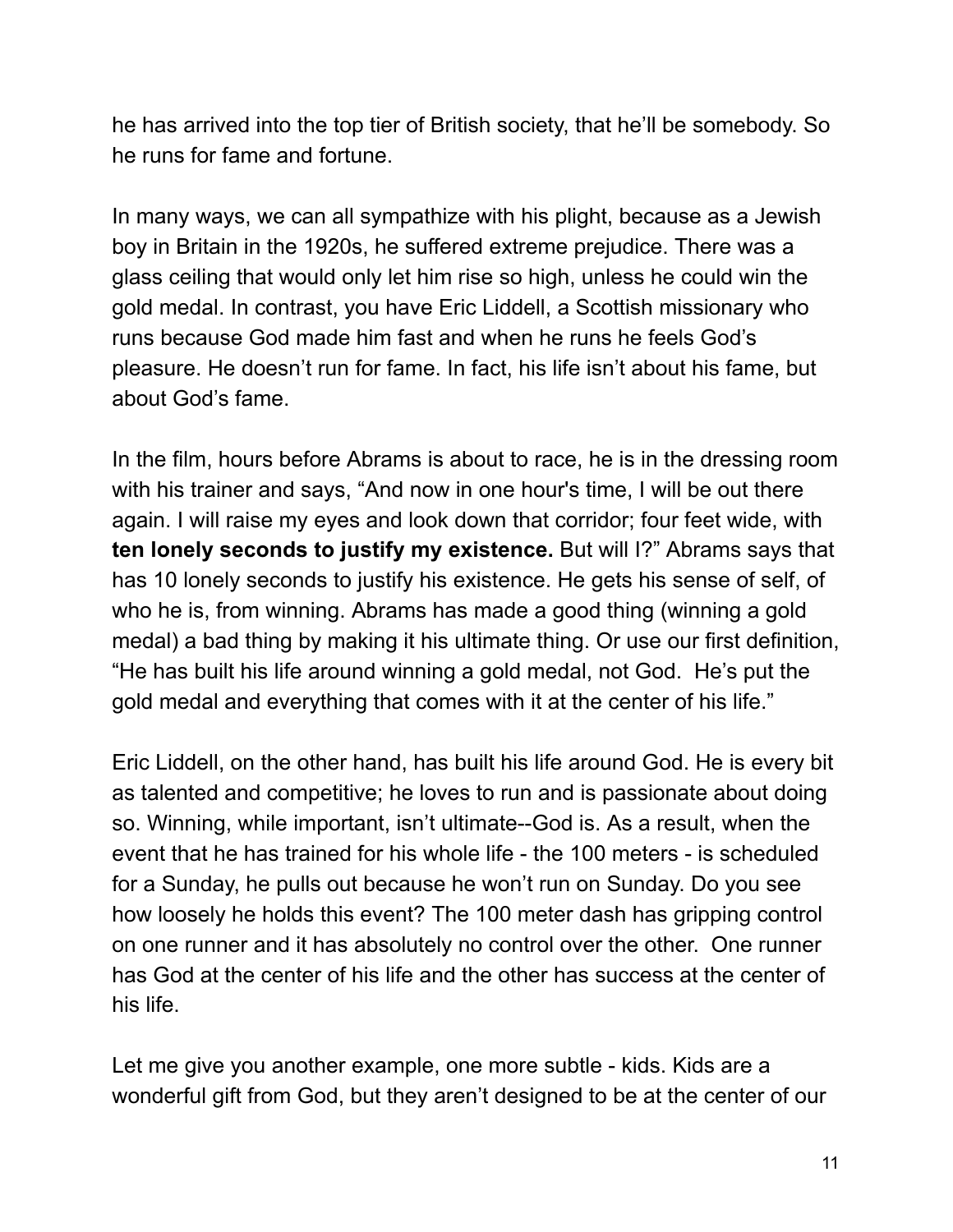lives. Think about how the sin of putting them at the center of our lives affects the husband and wife. Slowly, over time, they grow apart. In a child-centered him parents stop dating one another because everything now revolves around Susie's soccer games and Victor's violin lessons. We're seduced by the nobility of "helping the kids be successful in life." It sounds good and virtuous. How could investing deeply in your kids so that they will be successful be sinful? Because, while sacrificing for them, we've put them (not God) at the center of our lives.

Parent after parent has fallen into this pitfall and marriage after marriage has fallen apart when the kids head off to college or enter the working world. This is why you see so many parents hold it in the road until the kids go to college and finally throw in the towel, "Enough is enough. I don't even know you anymore. The center of our lives has been pulled out and our marriage is over."

Parent's aren't the only ones who suffer when kids are placed at the center. A sense of entitlement quickly settles in on the kids, giving birth to arrogant, spoiled children. Moreover, the kids feel the pressure from Mom and Dad to continue to give them life. "We invested all this money and time into you and now you should…."

So, my friends, when the Bible talks about sin, it means this: building your life around something other than God. Good things like children, careers, success, relationships, and just about anything can become bad things when they become our ultimate things. And the staggering claim that Jesus makes to the paralytic in our text is this, "I have the authority to forgive you of your sin." Jesus is saying, "I am not like you. I haven't built my life on anything else but God. Indeed, I am God, because, as the religious leaders have told you, only God has the ability to forgive sins."

Therein lies the key take-way from today. Mark and Jesus were both crystal clear on one thing: Jesus was and is God. He came to deal with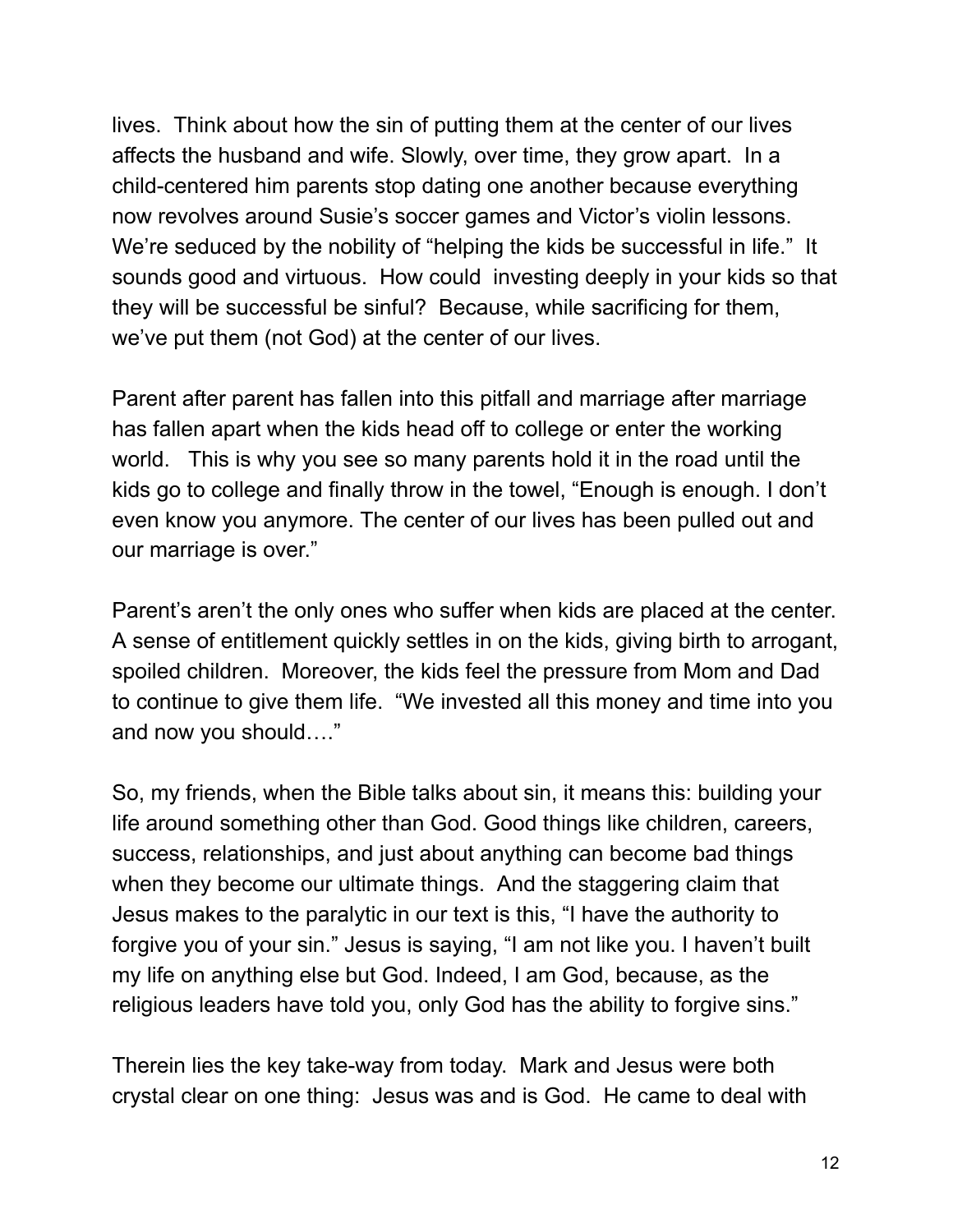our sin problem and *we all have a sin problem!* The question we all must settle is this: is Jesus really God?

Discussion Questions:

1. List and describe the problems that you have had in your journey of relating to God.

2. Read Mark 2:1-12. One of the exhibits Mark presented for the divinity of Christ is that He has power and authority to forgive sins. Based on the lesson, define sin.

4. Describe one way that you have built your life around something other than God.

5. Read Mark 1:21-22. The first exhibit that Mark gives for the divinity of Christ is the way He taught. Discuss what qualifies someone to teach and then what was unique about the teaching of Jesus.

6. Exhibit B that Mark presents for the divinity of Christ is the power and authority that He has over sickness and death. List the examples of healing in chapters 1 & 2. How does this impact your thinking on the divinity of Christ?